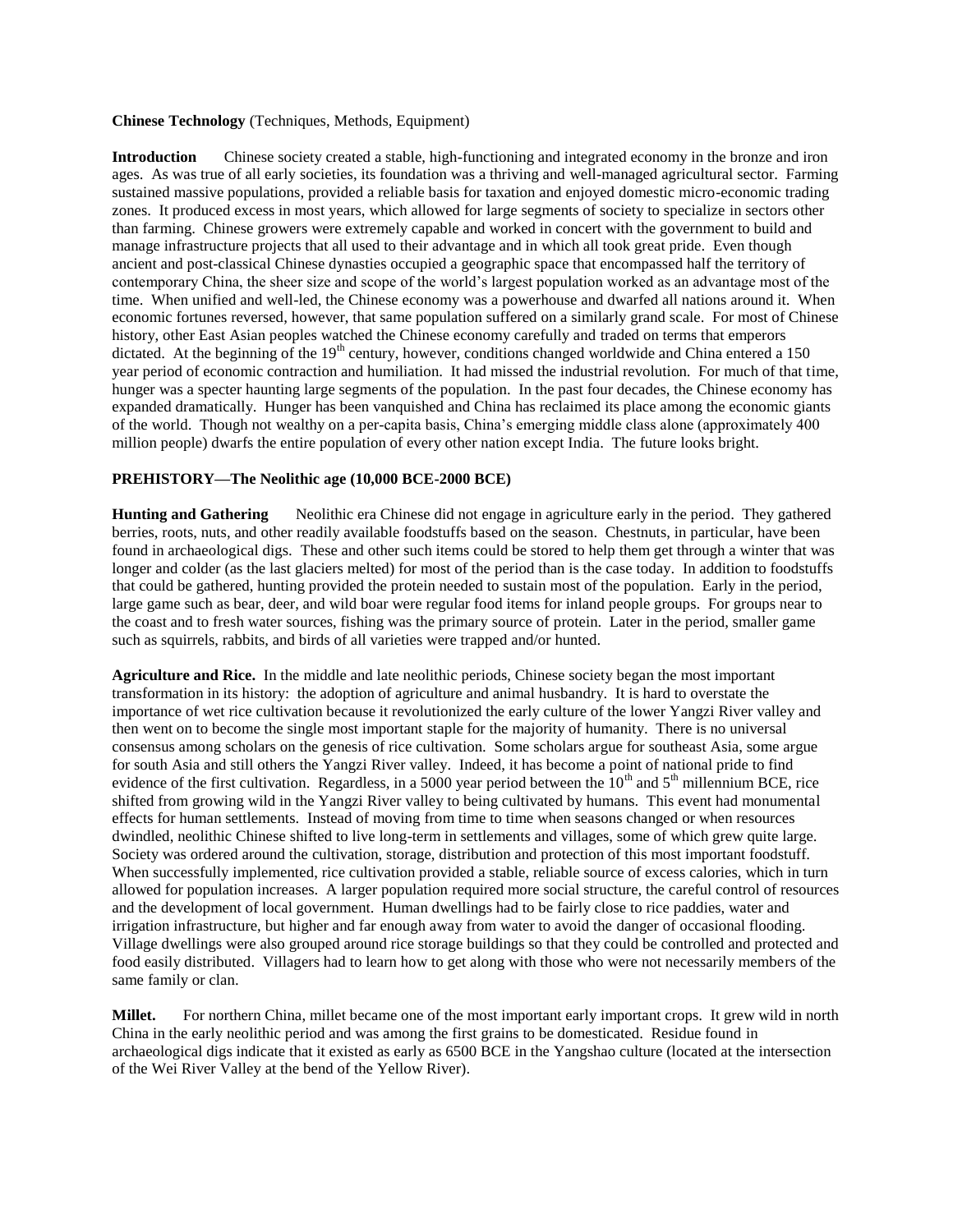**Animals.** Animal husbandry also emerged during the late neolithic period. Humans domesticated wild boar, giving us the pigs we know today. Wild chickens, though likely not native to China, were domesticated and appear in the archaeological record in China as early as 5400 BCE. Cows, horses and oxen provided milk, cheese, protein, labor and transportation. Dogs sounded the alarm when enemies approached and fought off predators near settlements.

**Technology**. In order to cultivate rice, paddies had to be created. Paddies had to be flooded during the transplantation stage of development for a period of several weeks. This required the landscape to be transformed as well because paddies must be relatively flat and ringed by small dykes, a condition that does not exist in a state of nature. Shovels, hoes and other earth moving tools were necessary to prepare the land. Canals, ditches and other irrigation infrastructure had to be tied in to rivers and creeks. Finally, sluice gates and a drainage mechanism had to be in place in order to remove water from the paddies at the appropriate time. Millstones helped grind hard to digest whole grain millet and other grains. In short, wet rice agriculture created the conditions which placed a premium on the development of tools, weapons and other implements that facilitated farming, storage and fighting. Those cultures that produced artisans who could cast bronze, and later iron, were able to out compete their neighbors. The slow abandonment of stone and wooden implements and the adoption of metal tools brought humanity new models for society and civilization.

### **BRONZE AGE (2000 BCE-600 BCE)**

**Agriculture.** The economy of Bronze Age China was largely agrarian. Many peasants were serfs or subsistence farmers and barely grew enough food to pay their taxes and survive from season to season. Unlike some of the other Bronze Age cultures, bronze implements were slow to be introduced into the daily life of peasants (and equally slow to be used for military purposes). The reason for this is unknown. Nonetheless, some bronze tools have been unearthed in archaeological sites. This indicates that though peasants were able to scratch a living out of the earth, their ability to produce food in excess was likely limited.

**Diet.** In contrast to conventional wisdom, the Chinese diet in the early and middle Bronze Age was not based only on rice. Instead, crops more suited to cultivation on the north China plain were grown including millet, early varieties of wheat, hemp, barely and the like. There is also evidence of the consumption of livestock such as pork and beef. In the southern areas of China where moisture is much more abundant, wet rice agriculture was in use as early as the 4500 BCE. However, it was not introduced into northern China until the late Shang period. Wet rice agriculture is very labor intensive, but good producers were able to grow more than was necessary for consumption by one family. Calories were therefore beginning to be produced in excess in the late Bronze Age, allowing for additional members of society to specialize in pursuits other than agriculture and for a rise in population. As a result, cities grew dramatically larger and more important. Vestiges of pre-wet rice agriculture can be seen in the regional cuisine of contemporary China. For example, the cuisine of north China still shows evidence of more reliance on grains other than rice.

#### **IRON AGE (1000 BCE-500 CE)**

**Technology.** The economy of Iron Aga China was largely agrarian. That is not to say that there were not advances in technology which made the lives of working peasants, artisans and laborers much more productive than their ancestors. Indeed, the Chinese economy benefited immensely from the shift from Bronze Age technology to Iron Age technology. Iron implements made possible the expansion of agriculture into marginal lands which had previously not been under cultivation. It was possible in the late Warring Kingdoms period (475 BCE-221 BCE) for your average peasant to possess iron hoes, scythes, plows, axes and more, all of which were utilized in agriculture. Iron was also used in carts used to transport goods and in yokes to harness oxen both on the roads and in the fields. In addition, iron was used for shovels to dig irrigation ditches, in dredging equipment and the like. Finally, iron cooking utensils became widespread during the Iron Age. Because of advances in agriculture, populations increased dramatically. There were also more people shifting from subsistence farming to other endeavors where they were allowed to specialize in skilled professions and become masons, smithies, farriers, carpenters, coopers, and the like. Others became educators, philosophers, clergy, accountants, bookkeepers and bureaucrats. Still others were dedicated to the art of war and became fletchers, swordsmiths, bowmen, professional soldiers, foundrymen, etc. Many of these professions had existed in the Bronze Age, but in much smaller numbers. Their proliferation in the Iron Age made possible the classical age of human history.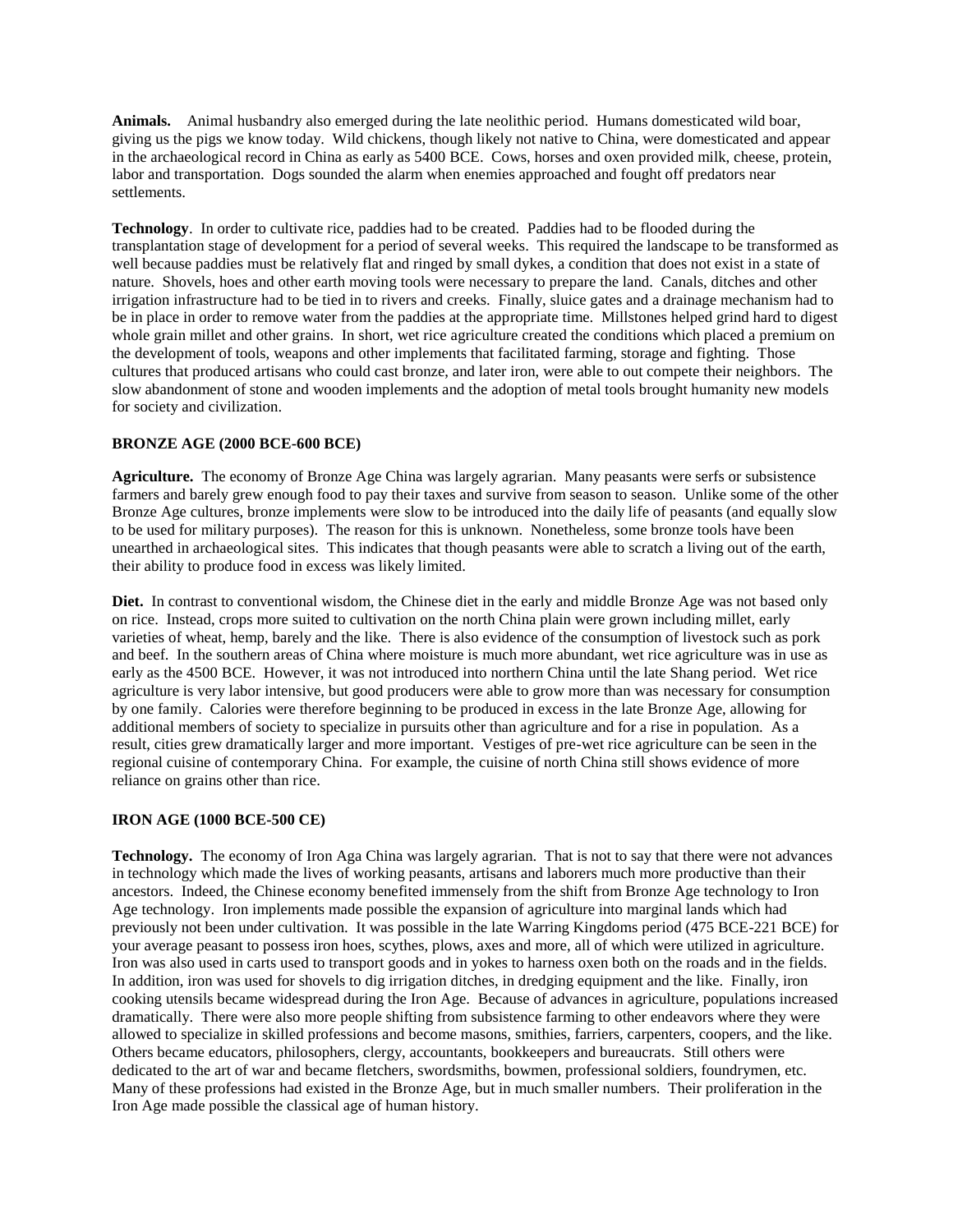#### **POST-CLASSICAL PERIOD (500 CE-1500 CE)**

**Grand Engineering Projects .** In post-classical China, the Sui (589-618) and Tang (618-907) Dynasties are well known for supporting massive and important infrastructure projects. Some, such as the Grand Canal reshaped the economy of China. The Grand Canal ran north to south linking several major river systems, the Qiantang River near Hangzhou in the south, Yangtze River a little further north, the Yellow River in Shandong province and finally the Hai River near Beijing in the north. It spans 6 modern provinces and is more than 1100 miles long, the longest man made river in the world. Portions of it are still in use today for transporting commerce. The Grand Canal was so important to the economy of China for more than a thousand years and was such a monumental feat of engineering in the post-classical world that it has been designated a UNESCO World Heritage by the United Nations alongside such sites as the Great Pyramids of Egypt, the Acropolis in Greece and the Forbidden City This waterway was so important that if it silted over, which it did from time to time after Yellow River floods, emperors are well known for throwing enormous resources at dredging projects for fear of losing the Mandate of Heaven. In time of war, disabling the Grand Canal which your enemy was using to transport supplies could lead to victory. This project was started in antiquity, but was completed under the Sui. It is one of the reasons that the economy under the Tang grew so fast and was so strong.

**Technology.** The southern areas of post-classical China produced far more rice and other food stuffs than could be consumed in the region. This was facilitated because the crown supported the dispersal of knowledge of advances in agriculture such as crop and field rotation, the use of fertilizers and the like. Irrigation and flood control projects both in the south and the north were high priorities. The Tang are known for rebuilding the system of roads that had been left to decay since antiquity. In addition, the Tang took seriously the problem of security and sought to end enduring problems with banditry and the like. They built post-stations along the most important roads and waterways to maintain law and order. The basis for taxation was land and not goods produced on the land. This simplified the tax system and made land-owners, not peasants, largely responsible to the authorities. All of these things contributed to a thriving economy.

#### **EARLY MODERN PERIOD (1500-1800 CE)**

**Agriculture.** The economy of early modern China functioned very well in the reign of the Emperor Kangxi (1667- 1722) and early in the reign of the Emperor Qianlong (1735-1796). There was a well-established system with peasants and agriculture being the engine of the economy and there was a high-functioning administrative class. Advances in infrastructure in the early Ming period (1368-1644) and the will to maintain engineering marvels such as the Grand Canal and the Yellow River dikes meant that irrigation and the transportation of bulk commodities by barge were available to facilitate agricultural and economic development. Advances in rice production were significant and the economy grew quickly. Indeed it was transformed in other ways as well. The early modern period saw the importation of important food stuffs from the new world: potatoes, peanuts and corn via the Spanishcontrolled Philippines. Many of these food-stuffs were grown in soil that was not conducive to the growing of rice or other traditional Chinese foods. This had the effect of bringing marginal land under cultivation. These calorierich items allowed the Chinese population to explode. I might add that these newly productive fields could also be taxed as well. By the end of the reign of the Emperor Qianlong, the population of China had risen to approximately 300 million. Of course, it also freed increasingly larger percentages of the population from subsistence farming and allowed for increased specialization in the economy.

**Technology and Industry.** In order to meet world demand for fine porcelain, small producers ramped up production dramatically. Whereas in earlier periods very small cottage-industries had been sufficient to meet demand, these were greatly expanded in the  $18<sup>th</sup>$  century. Large factories began to be built which harnessed the power of the waterwheel and other forms of energy. Advances in metallurgy made gears and pulleys stronger and more durable, allowing for the production process to dominate entire villages. Though the Chinese were not among the world leaders in the development of the steam engine, they were producing on a massive scale. It is clear that the Chinese economy in the  $18<sup>th</sup>$  century was undergoing a fundamental change which can best described as early industrialization.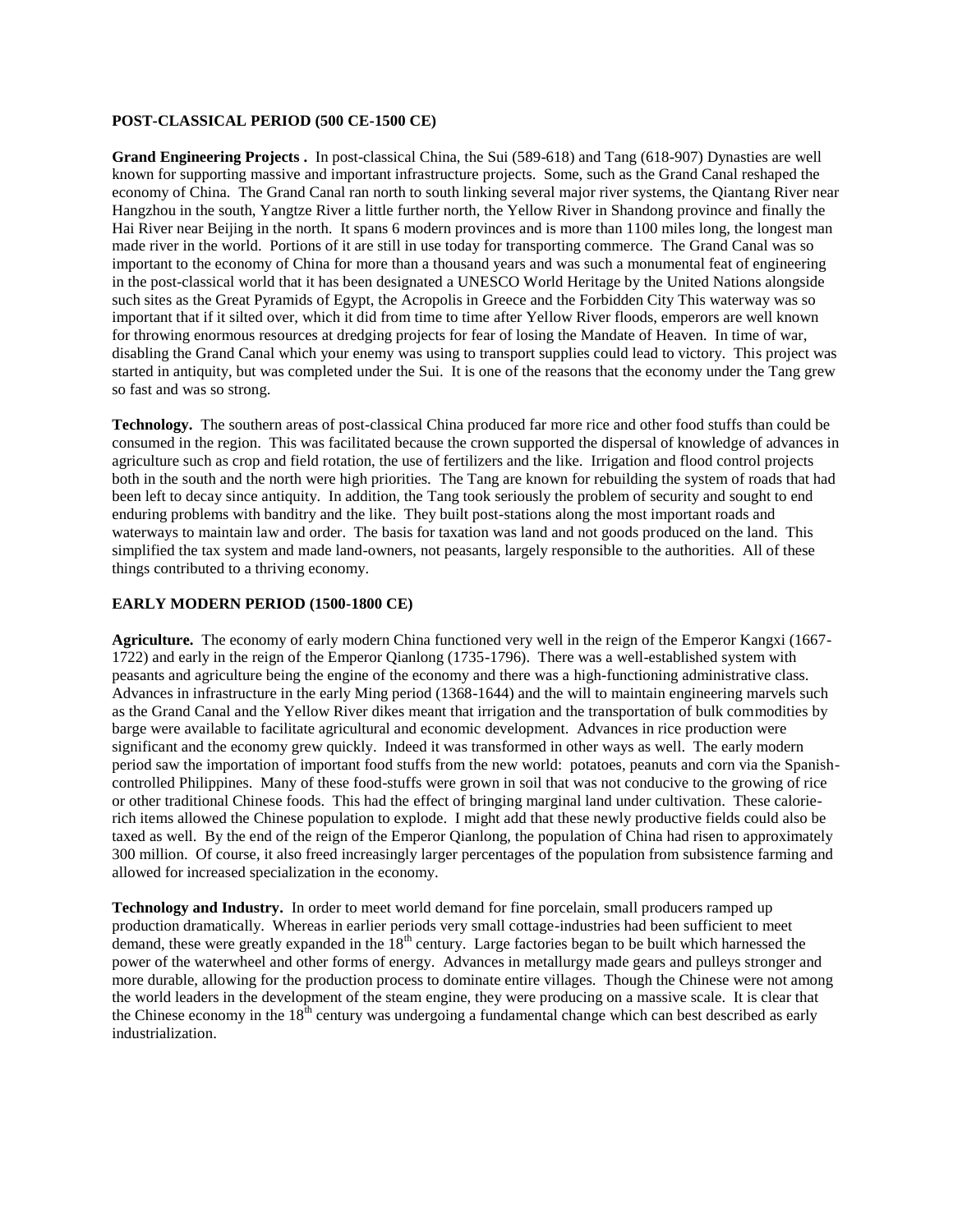# **The 19th CENTURY**

**Technology and Agriculture.** In the early decades of the 19<sup>th</sup> century, agriculture continued to advance. The Chinese economy was showing signs of early industrialization. Rapid advances in technology applied to the agricultural sector resulted in reliable sources of excess calories for many years. Rice, wheat and other grains allowed the population to increase rapidly. Much of the land, however, was under stress from over-farming and there simply wasn't enough additional land not under cultivation which could be made productive. In other words, Chinese agriculture reached a high point in the first decades of the  $19<sup>th</sup>$  century. The horrors of the Taiping Rebellion (1850-1864) changed the agricultural dynamic dramatically. First, much of the most productive agricultural land in China (in the Yangtze River Valley) was the sight of some of the fiercest fighting. Second, other areas that were under the actual control of the Taiping could not contribute excess food stuffs. Third, several catastrophic floods, primarily along the Yellow River, created an environment in which there was a deficit in calories. Indeed, there was widespread hunger in the immediate post-Taiping years. In the last decades of the 19<sup>th</sup> century, agriculture suffered from the myriad of miseries that accompanied the slow devolution of government: banditry, excessive and arbitrary taxation, breakdown of irrigation and transportation infrastructure and the general lack of government support. Nonetheless, the peasantry continued to do fairly well on a micro-level unless that was a localized drought or flood. Somehow, the population continued to grow.

## **Early 20th CENTURY (1900-1950)**

**Agriculture.** The Chinese system of agriculture had suffered from decades of neglect by the turn of the 20<sup>th</sup> century. Essential infrastructure had not been maintained. Irrigation systems and flood control, in particular, were in serious disrepair. Many Chinese peasants were just getting by season to season. Any small disruption in the annual cycle yielded hardship and hunger. The threat of famine was persistent for the peasantry. China could often not feed itself. During the warlord era (the late teens and much of the 20s), there was no law and order and taxes were extracted at a high rate and at arbitrary times. During the decade of Guomindang rule, conditions moderated in some areas and some advances in agriculture were possible. But in other areas there was famine.

**Technology.** It would be accurate to say that there were real advances in agriculture in China in some areas during the first half of the  $20<sup>th</sup>$  century. In particular, a number of schools opened with the express purpose of teaching new techniques and of applying new technology. Some, such as China Agricultural University (founded in 1905), Nanjing Agricultural University (founded in 1914) and Anhui Agricultural University (founded in 1928), became quite influential and promoted advances in wet-rice agriculture, animal husbandry and dry-land farming. Indeed, these institutions survived the ravages of civil war, foreign invasion and the Cultural Revolution—and still exist today. Nonetheless, China didn't become reliably self-sufficient in agriculture until after the Cultural Revolution.

# **Late 20th Century**

**The Great Leap Forward.** In 1958, Mao had grown frustrated with China's efforts at rapid industrialization. He wanted faster, exponential grown. The CCP then adopted an extremely ambitious plan known as the Great Leap Forward. In this 5-year plan, the Chinese were to create heavy industry on a massive scale. They were to do this by applying all of China's considerable revolutionary energy to the task. It would become the sacred duty of all Chinese to implement the plan. China's leadership hoped to catch up with the Soviet Union by 1962 in the production of the most important element of industrialization: steel. Factories were to be built wherever possible. Raw materials were to be provided on a massive scale by the state to factories. And workers were removed from agricultural production and put to work in the steel mills. Where it was not possible to build a factory, hard-core workers still felt it was their duty to produce steel. This led to bizarre efforts up to and including back-yard cauldrons being employed in the production of severely sub-standard and unsafe steel. Much of the steel produced during this period was worthless. But they met their quota. In addition, the Great Leap Forward also required society to be completely communized. Communal kitchens were provided for workers and families, and child care was provided. In theory, this freed women, retired workers, older children and all members of society to also engage in productive labor for the state. Many went out into the fields to farm or did jobs not suited to their capabilities. As might be expected, shortages in agriculture began to appear. But the government had moved emergency granary supplies to areas not affected by the lack of food. Serious hunger and malnutrition began to be felt as early as 1959. Soon thereafter, there was a famine unlike anything seen in China for a century. In the